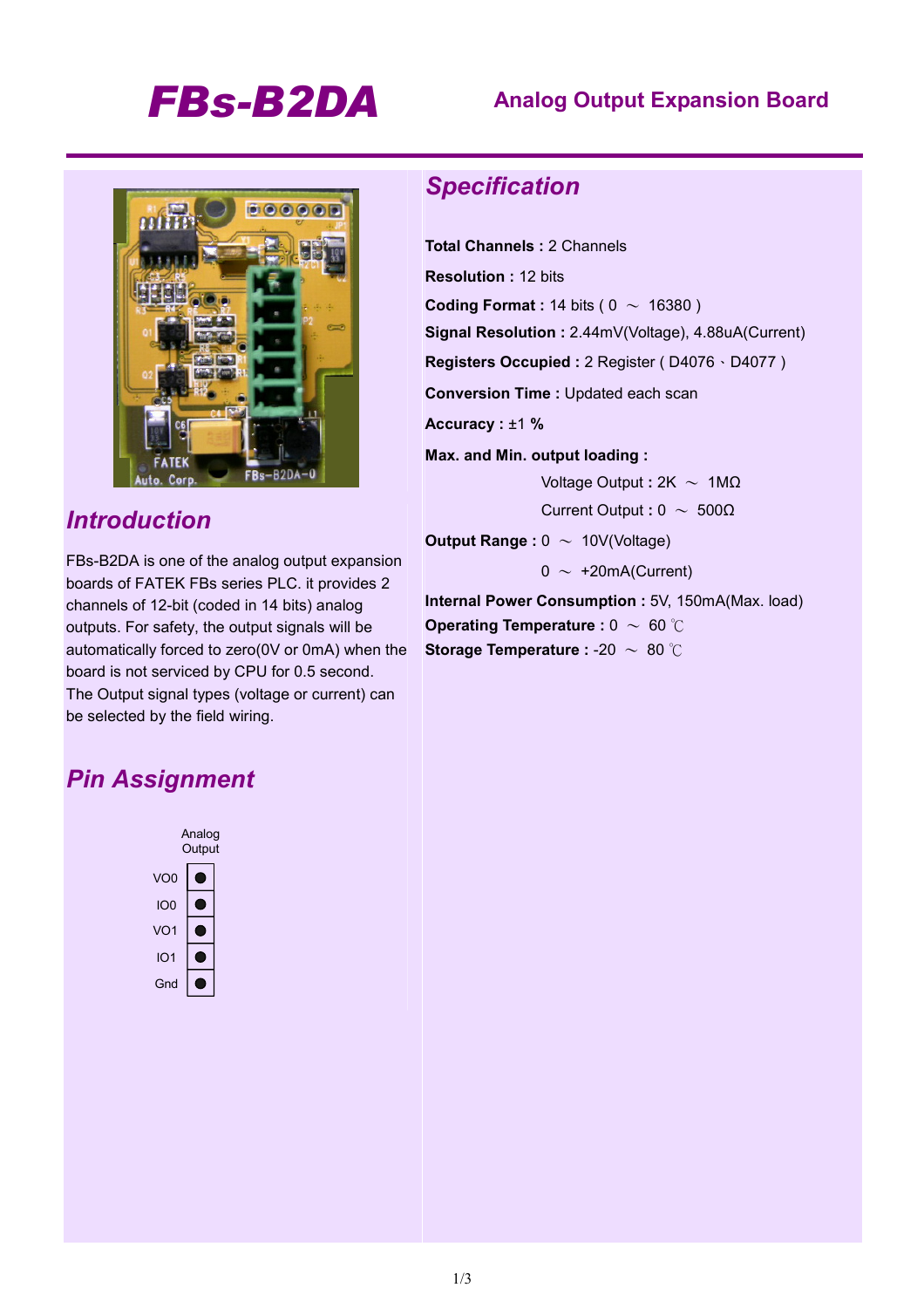# *FBs- B2DA* **Analog Output Expansion Board**

### *Wiring Diagram*



\* 0.1~0.47 uF capacitor (to filter noise) ............... Advice to Install, but not necessary!!

## *Characteristics Chart*